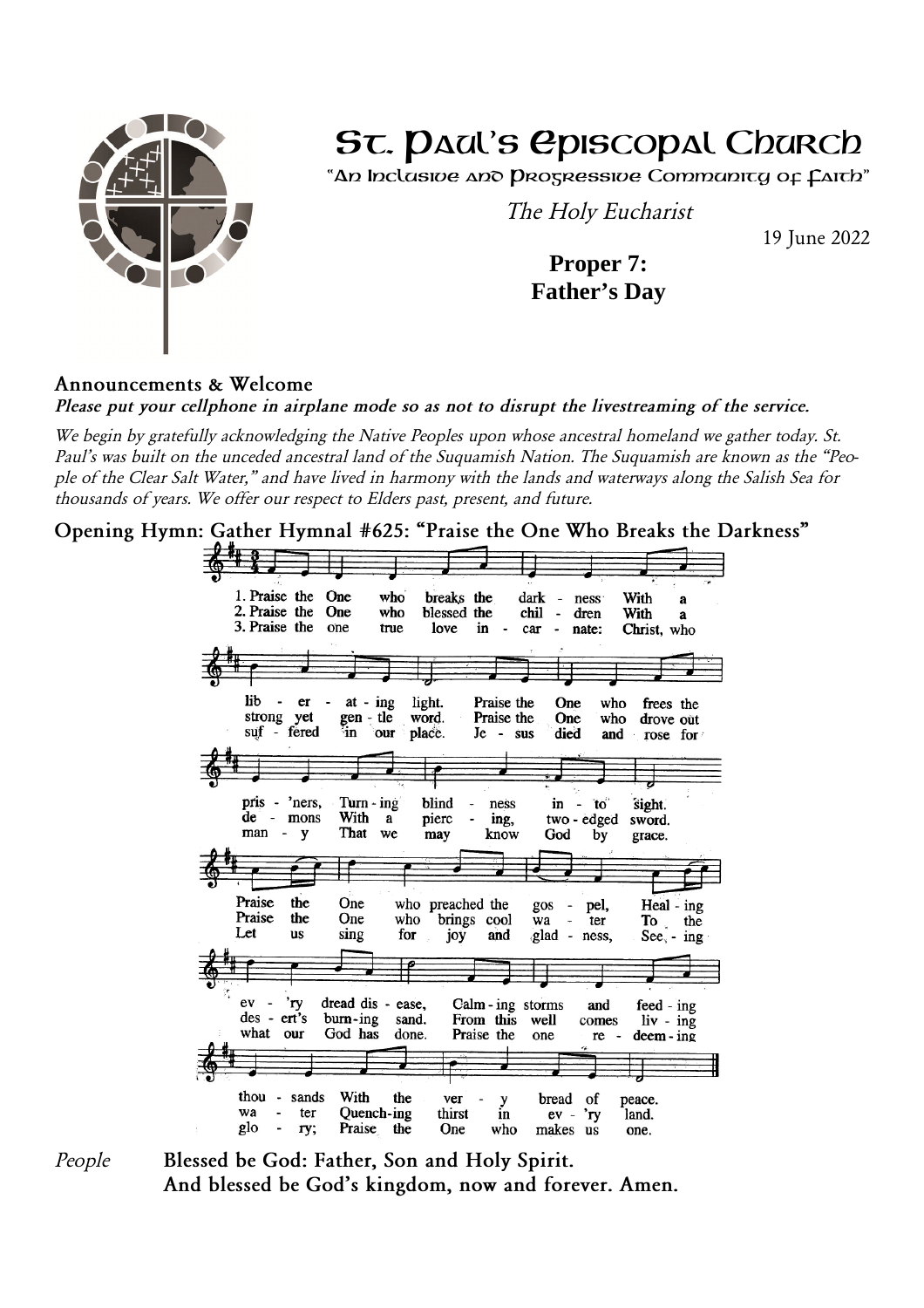*Gloria (See blue booklet "Mass of God's Peace and Love" by John Kingslight)*

*Celebrant The Lord be with you. And also with you. Celebrant Let us pray together.*

*O Lord, make us have perpetual love and reverence for your holy Name, for you never fail to help and govern those whom you have set upon the sure foundation of your loving kindness; through Jesus Christ our Lord, who lives and reigns with you and the Holy Spirit, one God, forever and ever. Amen.*

### *1 Kings 19:1-15a*

*Ahab told Jezebel all that Elijah had done and how he had killed all the prophets with the sword. Then Jezebel sent a messenger to Elijah, saying, "So may the gods do to me, and more also, if I do not make your life like the life of one of them by this time tomorrow." Then he was afraid; he got up, fled for his life, and came to Beersheba, which belongs to Judah; he left his servant there.*

*But he himself went a day's journey into the wilderness, and came and sat down under a solitary broom tree. He asked that he might die: "It is enough; now, O Lord, take away my life, for I am no better than my ancestors." Then he lay down under the broom tree and fell asleep. Suddenly an angel touched him and said to him, "Get up and eat." He looked, and there at his head was a cake baked on hot stones, and a jar of water. He ate and drank, and lay down again. The angel of the Lord came a second time, touched him, and said, "Get up and eat, otherwise the journey will be too much for you." He got up, and ate and drank; then he went in the strength of that food forty days and forty nights to Horeb the mount of God. At that place he came to a cave, and spent the night there.*

*Then the word of the Lord came to him, saying, "What are you doing here, Elijah?" He answered, "I have been very zealous for the Lord, the God of hosts; for the Israelites have forsaken your covenant, thrown down your altars, and killed your prophets with the sword. I alone am left, and they are seeking my life, to take it away."*

*He said, "Go out and stand on the mountain before the Lord, for the Lord is about to pass by." Now there was a great wind, so strong that it was splitting mountains and breaking rocks in pieces before the Lord, but the Lord was not in the wind; and after the wind an earthquake, but the Lord was not in the earthquake; and after the earthquake a fire, but the Lord was not in the fire; and after the fire a sound of sheer silence. When Elijah heard it, he wrapped his face in his mantle and went out and stood at the entrance of the cave. Then there came a voice to him that said, "What are you doing here, Elijah?" He answered, "I have been very zealous for the Lord, the God of hosts; for the Israelites have forsaken your covenant, thrown down your altars, and killed your prophets with the sword. I alone am left, and they are seeking my life, to take it away." Then the Lord said to him, "Go, return on your way to the wilderness of Damascus."*

*Hear what the Spirit is saying to God's people. Thanks be to God.*

#### *Psalm 42*

*1 Like a deer that longs for the running streams: so do I long for you my God.*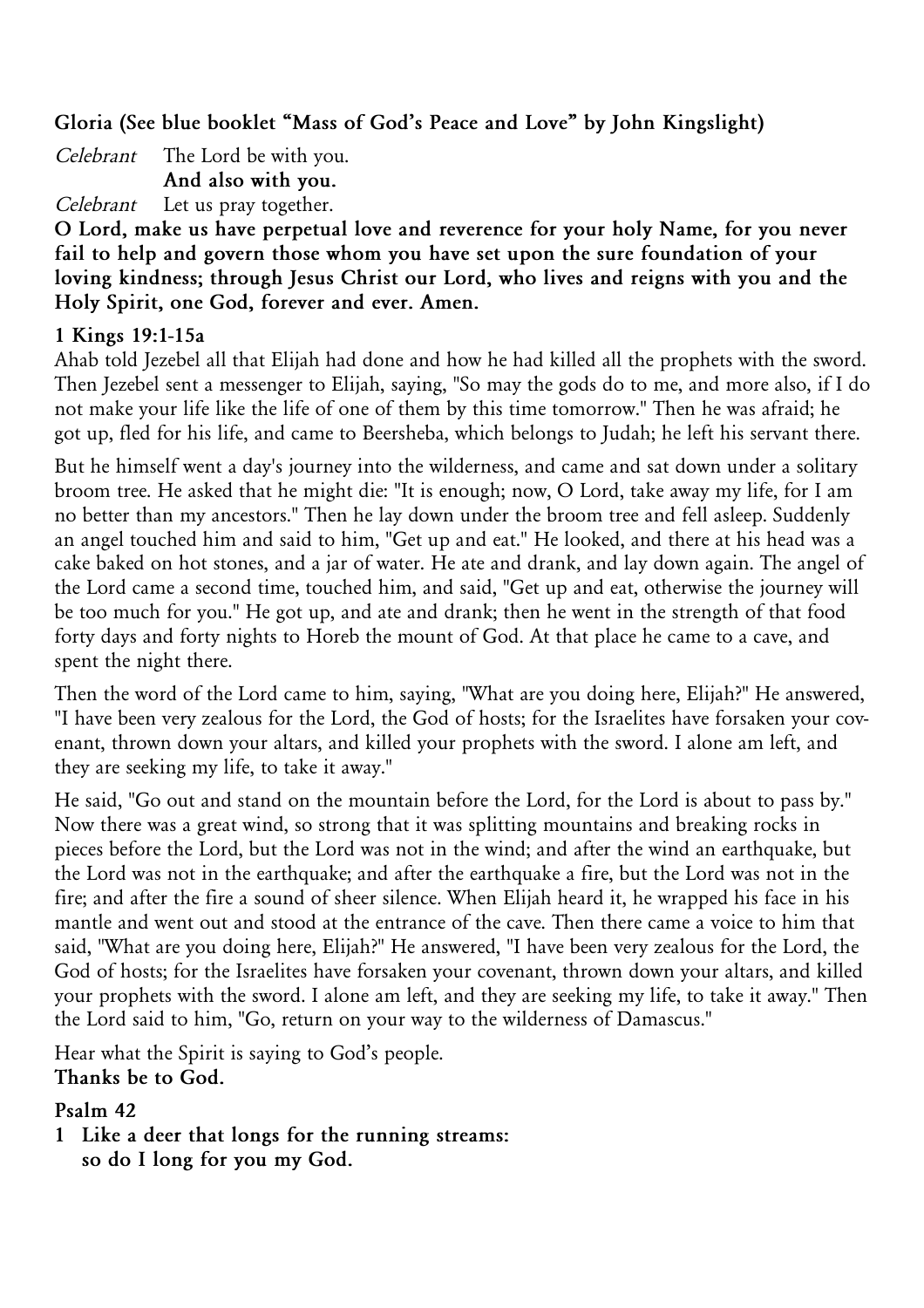- *2 My soul is thirsting for you O God, thirsting for the living God: when shall I come to appear in your presence?*
- *3 My tears have been my food day and night: while all day long they ask me, "Where now is your God?"*
- *4 This I remember as I pour out my soul in distress: how I went with the throng, and led them to the house of God,*
- *5 Amid cries of gladness and thanksgiving: from people keeping a holy day.*
- *6 Why are you cast down my soul: and why are you so troubled within me?*
- *7 Wait in hope for God: for I will yet praise the one who is my savior and my God.*
- *8 My soul is cast down within me: therefore I remember you from the land of Jordan, from Mizar among the hills of Hermon.*
- *9 Deep calls to deep in the roar of your waters: all your waves and your torrents pass over me.*
- *10 You will grant me loving kindness by day: and at night I will sing to you, and pray to the God of my life.*
- *11 I say to God my rock, "Why have you forgotten me: why do I go mourning because the enemy oppresses me?"*
- *12 I am like one whose bones are broken to pieces: through the taunting of my enemies,*
- *13 While they say to me all day long: "Tell us, where now is your God?"*
- *14 Why are you cast down my soul: and why are you so troubled within me?*
- *15 Wait in hope for God: for I will yet praise the one who is my savior and my God.*

# *Galatians 3:23-29*

*Now before faith came, we were imprisoned and guarded under the law until faith would be revealed. Therefore the law was our disciplinarian until Christ came, so that we might be justified by faith. But now that faith has come, we are no longer subject to a disciplinarian, for in Christ Jesus you are all children of God through faith. As many of you as were baptized into Christ have clothed yourselves with Christ. There is no longer Jew or Greek, there is no longer slave or free, there is no longer male and female; for all of you are one in Christ Jesus. And if you belong to Christ, then you are Abraham's offspring, heirs according to the promise.*

*Hear what the Spirit is saying to God's people. Thanks be to God.*

### *Gospel Acclamation: Alleluia (See blue booklet "Mass of God's Peace and Love" by John Kingslight)*

*The Holy Gospel of Our Lord Jesus Christ according to Luke 8:26-39*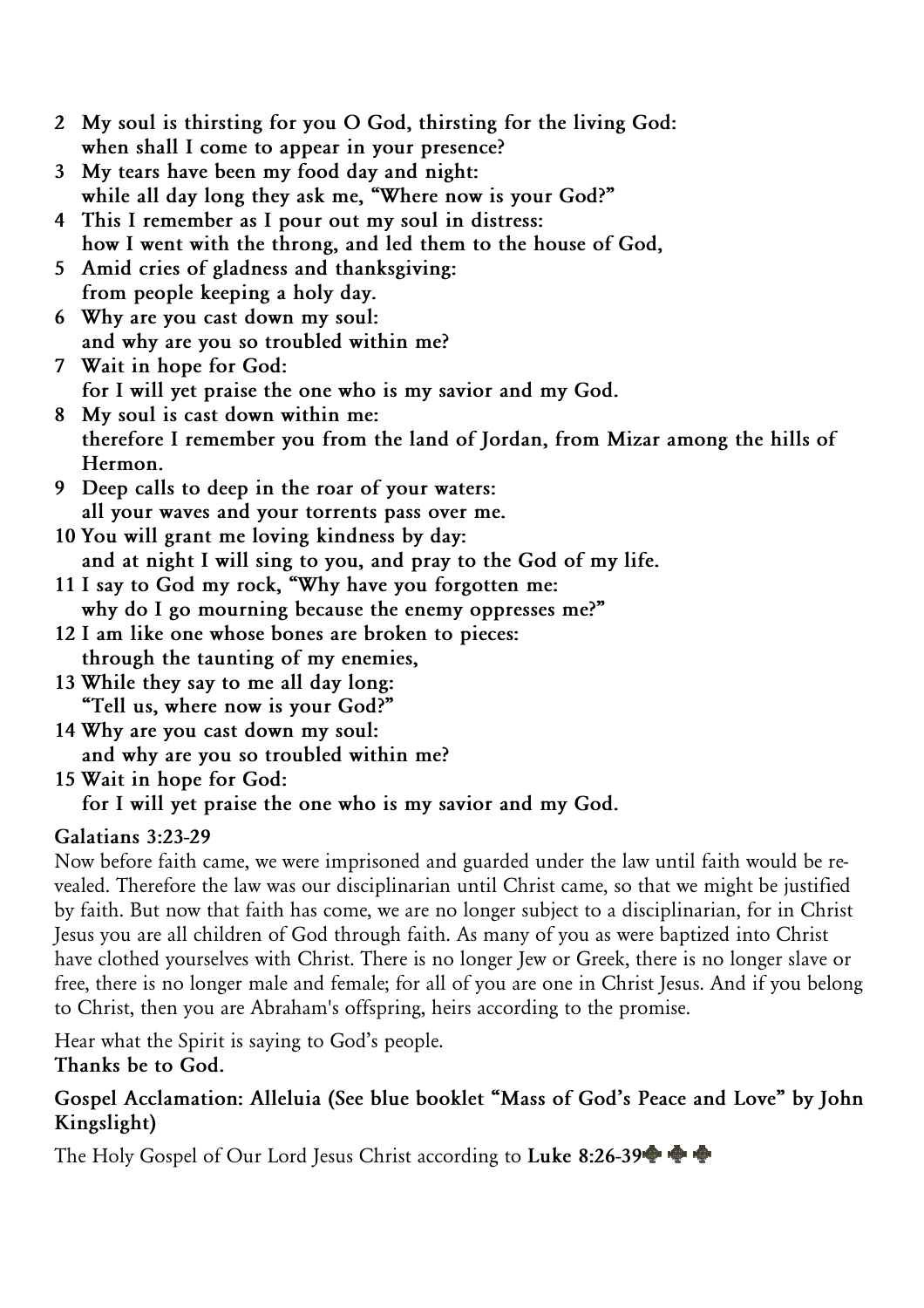### *Glory to you, Lord Christ.*

*Jesus and his disciples arrived at the country of the Gerasenes, which is opposite Galilee. As he stepped out on land, a man of the city who had demons met him. For a long time he had worn no clothes, and he did not live in a house but in the tombs. When he saw Jesus, he fell down before him and shouted at the top of his voice, "What have you to do with me, Jesus, Son of the* Most High God? I beg you, do not torment me" - for Jesus had commanded the unclean spirit to *come out of the man. (For many times it had seized him; he was kept under guard and bound with chains and shackles, but he would break the bonds and be driven by the demon into the wilds.) Jesus then asked him, "What is your name?" He said, "Legion"; for many demons had entered him. They begged him not to order them to go back into the abyss.*

*Now there on the hillside a large herd of swine was feeding; and the demons begged Jesus to let them enter these. So he gave them permission. Then the demons came out of the man and entered the swine, and the herd rushed down the steep bank into the lake and was drowned.*

*When the swineherds saw what had happened, they ran off and told it in the city and in the country. Then people came out to see what had happened; and when they came to Jesus, they found the man from whom the demons had gone sitting at the feet of Jesus, clothed and in his right mind. And they were afraid. Those who had seen it told them how the one who had been possessed by demons had been healed. Then all the people of the surrounding country of the Gerasenes asked Jesus to leave them; for they were seized with great fear. So he got into the boat and returned. The man from whom the demons had gone begged that he might be with him; but Jesus sent him away, saying, "Return to your home, and declare how much God has done for you." So he went away, proclaiming throughout the city how much Jesus had done for him.*

*The Gospel of the Lord. Praise to you, Lord Christ.*

*Sermon: The Rev. Kathleen Kingslight*

*Affirmation of Faith*

*We believe in God, the creator of all life and beauty, who blesses our journey. We believe in Jesus Christ, who lived as a friend and savior to all he met as he traveled, and who ate and laughed, wept and celebrated with them in love. We believe in the Holy Spirit, who rides on the gentle breeze, who strengthens our bindings, and who offers hope eternal. We believe in the church, which stands open to all travelers, and bears witness to the everlasting love of God. Amen. The Prayers of the People (from Intercessions for the Christian People) Celebrant Let us pray our Vision Statement together:*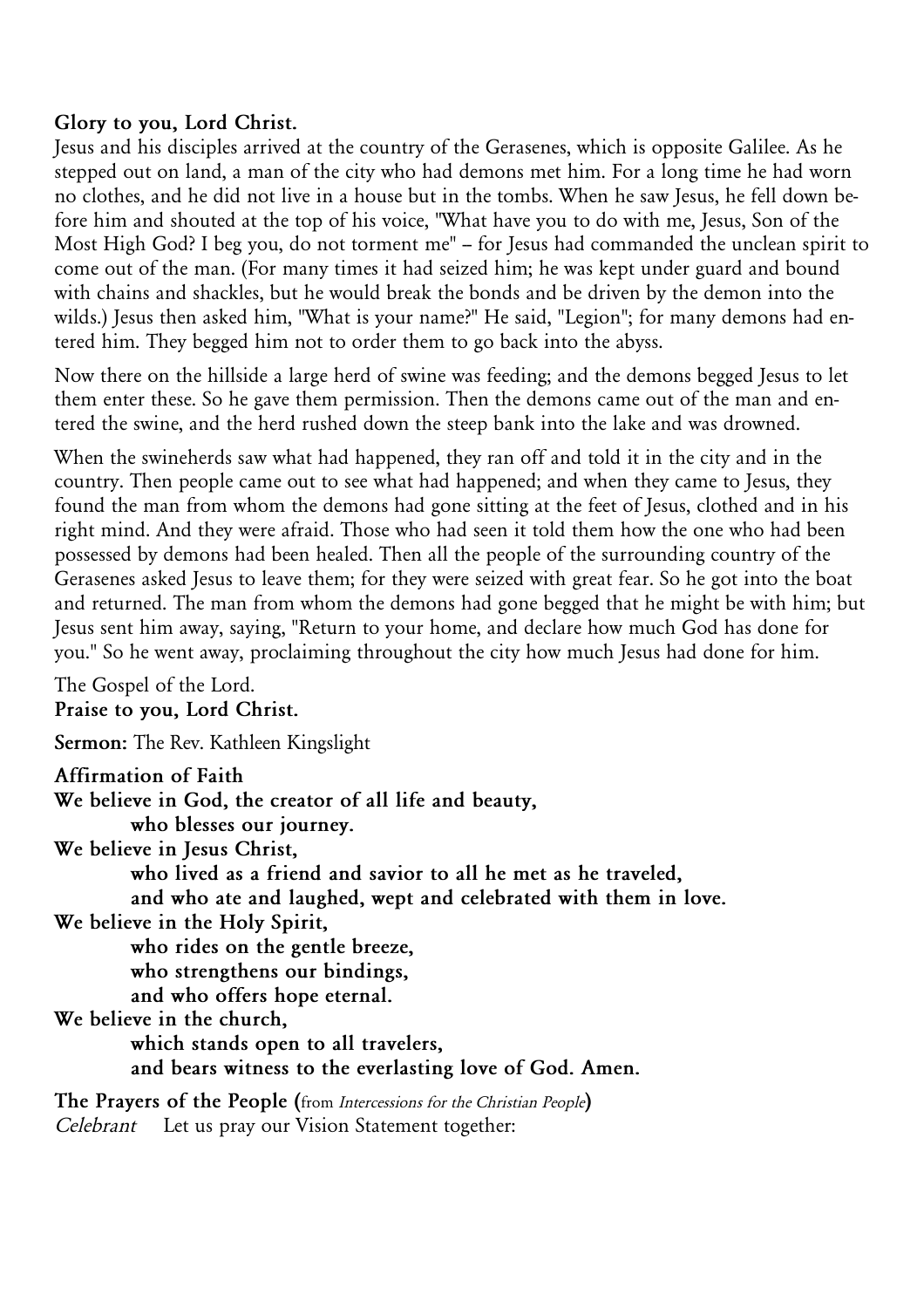### *O God, help us to be progressive Christians in an open, inclusive, and affirming community of faith. O Jesus, guide us in providing a safe harbor for those on their spiritual journey. O Holy Spirit, be with us in our endeavors to reflect God's peace and loving justice into our world.*

*Let us pray that God pour out on us a spirit of grace and petition, as on Jerusalem of old, and hear us as we pray, saying: We stand in need, O God; Lord, have mercy.*

*That the law of faith which guides us be our standard in judging the laws of land and church and culture, and that our lives be conformed to the faithful love of Christ, we stand in need, O God; Lord, have mercy.*

*That parishioners weakened through illness of mind or body feel your protective hand and our tangible care, we stand in need, O God; Lord, have mercy.*

*That we who call Christ messiah be empowered to carry the cross of insult as we work for freedom in the world, we stand in need, O God; Lord, have mercy.*

*That the paths we walk be wide enough for all peoples, for the homeless, for refugees in flight, for prisoners, for persons of all color, for all who are ostracized, for those dying of incurable disease, for all who in Christ you call your own, we stand in need, O God; Lord, have mercy.*

*For our ordained leaders, especially Michael our Presiding Bishop, Greg our Bishop, Kathleen our Rector, Navy Chaplin David, Verger Declan and others, we stand in need, O God; Lord, have mercy.*

*For our parishioners Tom & Gini Gobeske, Alice Gray, Margie Hall, and Carol Harrison. We also pray for these communities of faith: St. Bede's, Port Orchard, St. Paul's, Port Townsend, St. Luke's, Sequim, and the Province of the Episcopal Church of South Sudan. We stand in need, O God; Lord, have mercy.*

*God, our mother and father, deepen our trust in you. Watch over us day and night, and protect us from harm's way. Let us guard one another, that none may be excluded from our circle, embraced in Jesus Christ our Lord. Amen.*

*Celebrant Let us confess our sins against God and our neighbor:*

| Most merciful God,                         | we have not loved our neighbors as       |
|--------------------------------------------|------------------------------------------|
| we confess that we have sinned against you | ourselves.                               |
| in thought, word, and deed,                | We are truly sorry and we humbly repent. |
| by what we have done,                      | For the sake of your Son, Jesus Christ,  |
| and by what we have left undone.           | have mercy on us and forgive us;         |
| We have not loved you with our whole       | that we may delight in your will,        |
| heart;                                     | and walk in your ways,                   |
|                                            | to the glory of your Name. Amen.         |

*Celebrant Almighty God have mercy on you, forgive you all your sins through our Lord Jesus Christ, strengthen you in all goodness, and by the power of the Holy Spirit keep you in eternal life. Amen.*

*The Peace*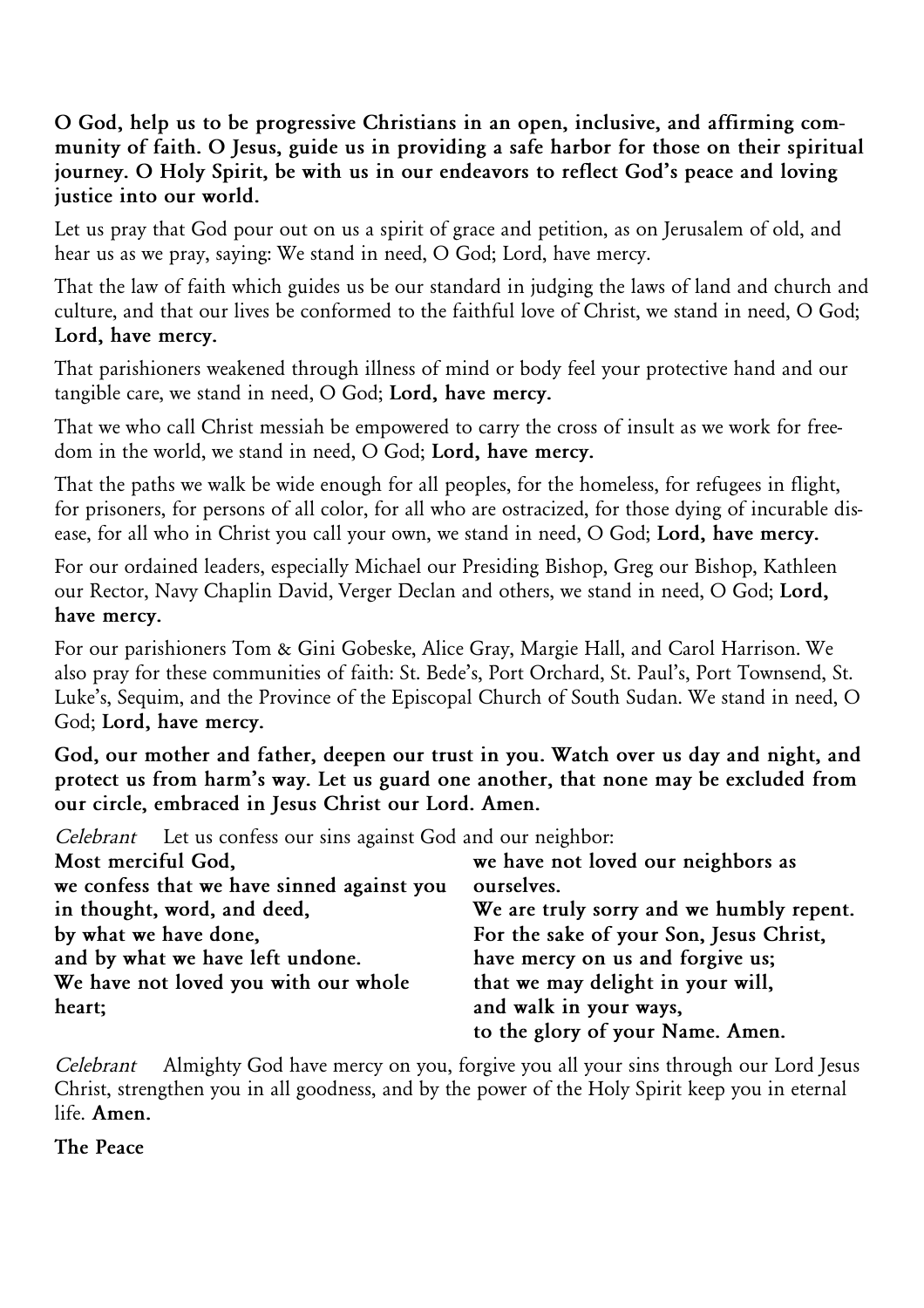*Celebrant The peace of the Lord be always with you. And also with you.*



*The Great Thanksgiving: Eucharistic Prayer A*

- *Celebrant: The Lord be with you.*
- *And also with you.*
- *Celebrant: Lift up your hearts.*

*We lift them to the Lord.*

*Celebrant: Let us give thanks to the Lord our God.*

*It is right to give our thanks and praise.*

*It is right, and a good and joyful thing, always and everywhere to give thanks to you, Father Almighty, Creator of heaven and earth. Through Jesus Christ our Lord, in fulfillment of his true promise, the Holy Spirit came down from heaven, lighting upon the disciples, to teach them and to lead them into all truth; uniting peoples of many tongues in the confession of one faith, and giving to your Church the power to serve you as a royal priesthood, and to preach the Gospel to all nations.*

*Therefore we praise you, joining our voices with Angels and Archangels and with all the company of heaven, who forever sing this hymn to proclaim the glory of your Name:*

# *Sanctus: Holy (See blue booklet "Mass of God's Peace and Love" by John Kingslight)*

*Holy and gracious Father: In your infinite love you made us for yourself; and, when we had fallen into sin and become subject to evil and death, you, in your mercy, sent Jesus Christ, your only and eternal Son, to share our human nature, to live and die as one of us, to reconcile us to you, the God and Father of all.*

*He stretched out his arms upon the cross, and offered himself in obedience to your will, a perfect sacrifice for the whole world.*

*On the night he was handed over to suffering and death, our Lord Jesus Christ took bread; and when he had given thanks to you, he broke it, and gave it to his disciples and said, "Take, eat: This is my Body, which is given for you. Do this for the remembrance of me."*

*After supper he took the cup of wine; and when he had given thanks, he gave it to them and said, "Drink this, all of you: This is my Blood of the new Covenant, which is shed for you and for all for the forgiveness of sins. Whenever you drink it, do this for the remembrance of me."*

*Therefore we proclaim the mystery of faith:*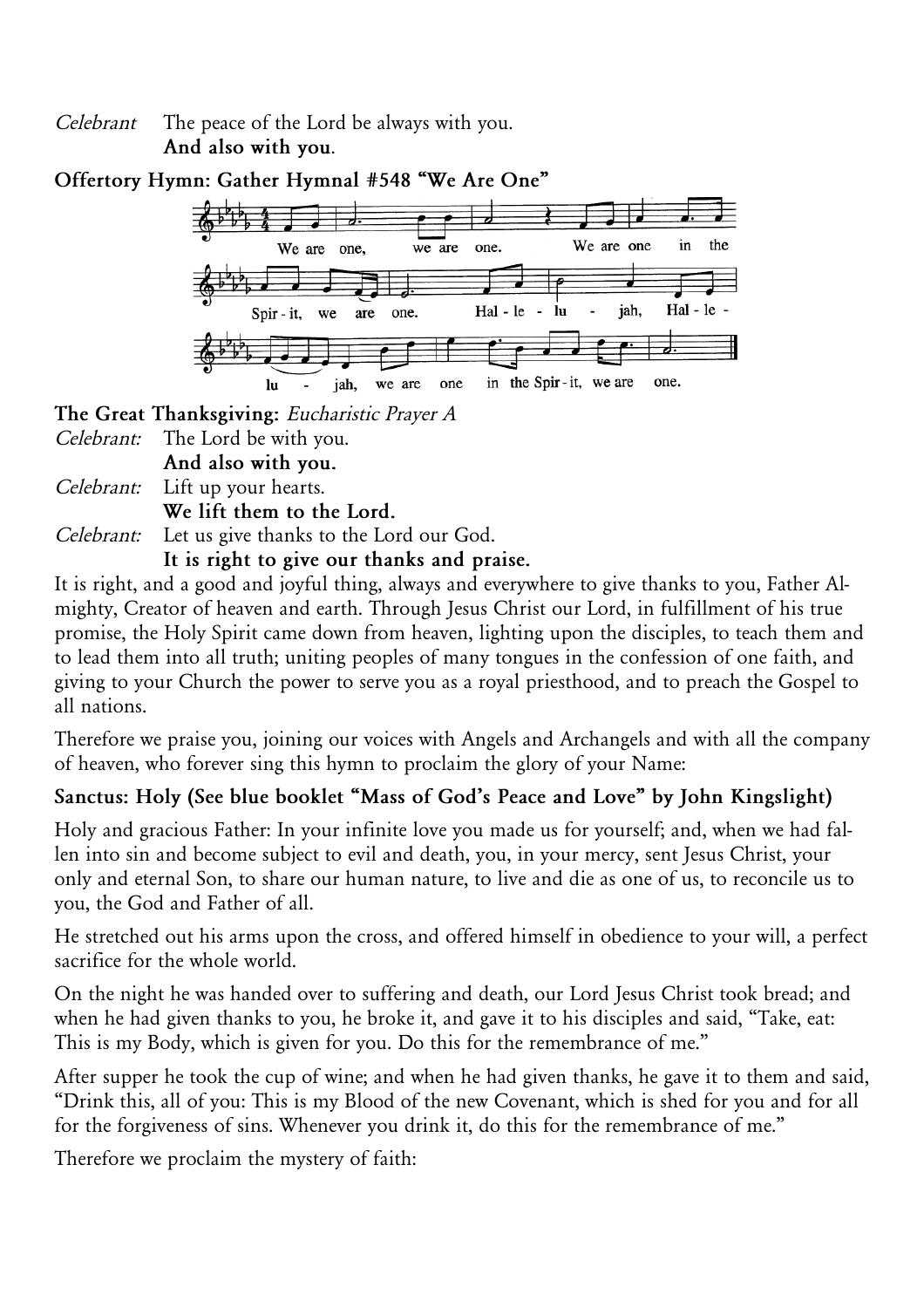### *Christ has died. Christ is risen. Christ will come again.*

*We celebrate the memorial of our redemption, O Father, in this sacrifice of praise and thanksgiving. Recalling his death, resurrection, and ascension, we offer you these gifts.*

*Sanctify them by your Holy Spirit to be for your people the Body and Blood of your Son, the holy food and drink of new and unending life in him. Sanctify us also that we may faithfully receive this holy Sacrament, and serve you in unity, constancy, and peace; and at the last day bring us with all your saints into the joy of your eternal kingdom.*

*All this we ask through your Son Jesus Christ. By him, and with him, and in him, in the unity of the Holy Spirit all honor and glory is yours, Almighty Father, now and forever. Amen.*

### *The Lord's Prayer*

*Celebrant And now, as our Savior Christ has taught us, we are bold to say, Our Father, who art in heaven, hallowed be thy Name, thy kingdom come, thy will be done, on earth as it is in heaven. Give us this day our daily bread. And forgive us our trespasses, as we forgive those who trespass against us. And lead us not into temptation, but deliver us from evil. For thine is the kingdom, and the power, and the glory, forever and ever. Amen.*

*The Breaking of the Bread [The Celebrant breaks the consecrated Bread. A period of silence is kept.] Celebrant Alleluia! Christ our Passover is sacrificed for us.*

*Therefore let us keep the feast. Alleluia!*

*Communion Hymn: Gather Hymnal #724: "I Heard the Voice of Jesus Say"*

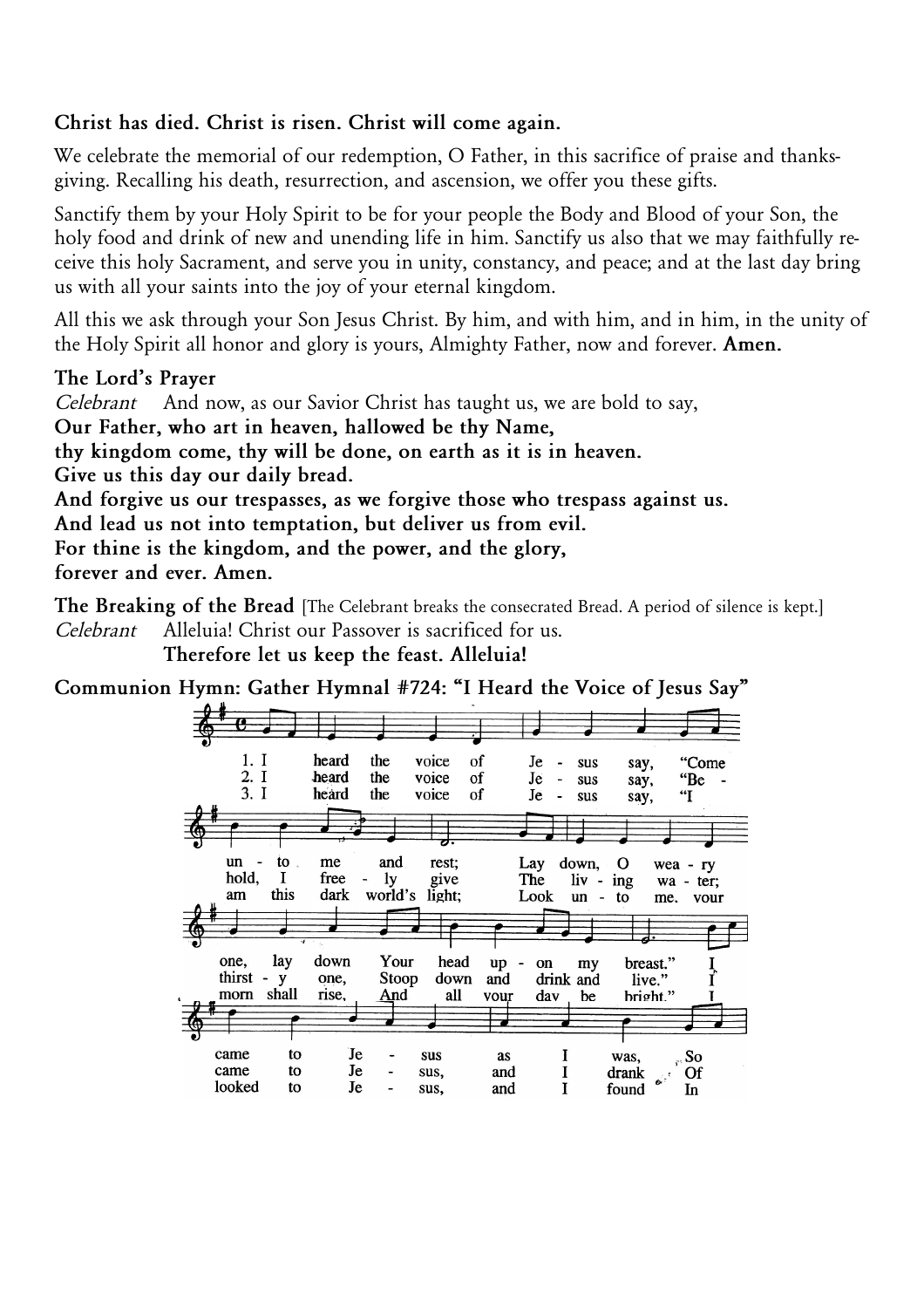

*The Act of Spiritual Communion by St. Alphonsus Liguori (for those livestreaming from home): My Jesus, I believe that you are present in the most Blessed Sacrament. I love You above all things and I desire to receive You into my soul. Since I cannot now receive You sacramentally, come at least spiritually into my heart. I embrace You as if You were already there and unite myself wholly to You. Never permit me to be separated from You. Amen.*

#### *Prayer after Communion:*

*God of abundance, you have fed us with the bread of life and the cup of salvation; you have united us with Christ and one another; and you have made us one with all your people in heaven and on earth. Now send us forth in the power of your Spirit, that we may proclaim your redeeming love to the world and continue forever in the risen life of Christ our Savior. Amen.*

### *The Blessing*